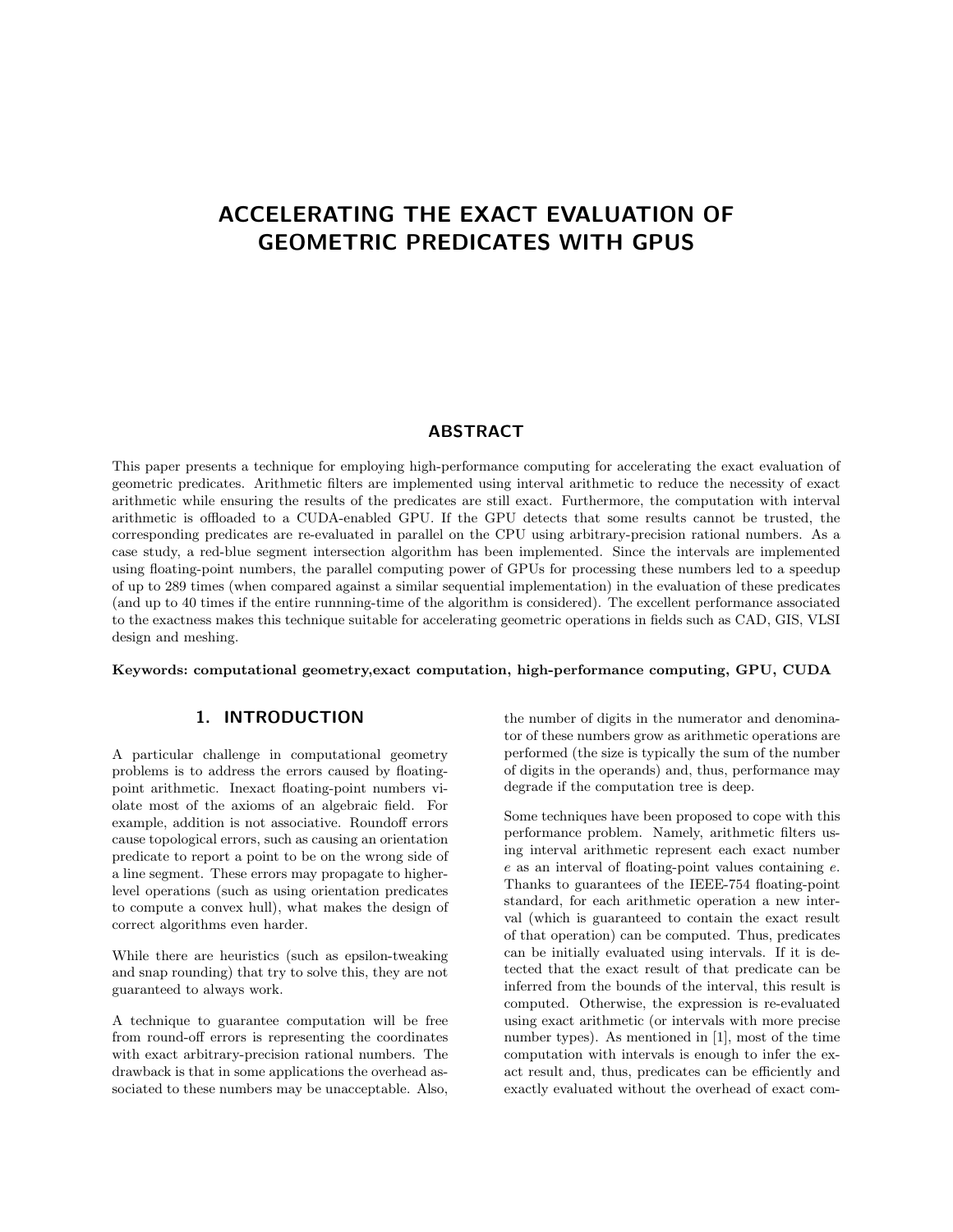putation.

While recently the computing capabilities of desktop computers and workstations have increased due to multi-core processors and accelerators such as GPG-PUs (General Purpose Graphics Processing Unit) and MICs (Many Integrated Core Architecture), many algorithms are still designed considering sequential architectures and, thus, they cannot take advantage of this computing power.

In this paper, we propose the use of a combination of GPUs and multi-core CPUs to accelerate the evaluation of exact predicates using arithmetic filters. During the parallel evaluation of predicates, the operations with intervals are offloaded to a GPU. Then, the (few) unreliable results are filtered and re-evaluated in parallel on the CPU using multiple-precision rationals. As a result, both high-efficiency and exactness are achieved.

The performance and correctness make this technique suitable, for example, for processing large datasets (where the chance of failure in inexact algorithms is higher) in interactive applications such as GIS and CAD systems.

As a case study, we have developed a fast and exact algorithm for detecting red-blue intersections between two sets of edges in 2D. We intend to also apply these techniques to accelerate the solution of other important problems such as performing boolean operations on polygonal maps or polyhedral meshes.

### 2. BACKGROUND

### 2.1 Roundoff errors

Non-integer numbers are typically approximately represented in computers with floating-point values. The difference between the value of a non-integer number and its approximation is often referred as roundoff error. Even though these differences are usually small, these errors accumulate as sequences of arithmetic operations are performed. The presence of floating point errors in computer programs often creates serious consequences in diverse fields such as the failure of the first Ariane V rocket [2] and the failure of the Patriot missile defense system [3].

In geometry, roundoff errors can generate topological inconsistencies causing globally impossible results. For example, if the point of intersection of two lines segments is computed, the result may not lie in any of the two lines. Kettner et al. [4] presented some examples of failures caused by roundoff errors in computational geometry problems. In this study, they presented examples of how the evaluation of orientation predicates can be affected by floating-point errors. As a result,



Figure 1: Roundoff errors in the planar orientation problem - Geometry of the planar orientation predicate for double precision floating point arithmetic. Yellow, red and blue points represent, respectively, collinear, negative and positive orientations. The diagonal line is an approximation of the segment  $(q, r)$ . Source: [4].

algorithms (such as one for computing convex hulls) relying on these predicates may fail.

The planar orientation predicate is the problem of finding whether three points  $p = (p_x, p_y), q = (q_x, q_y),$  $r = (r_x, r_y)$  are collinear, make a left turn, or make a right turn. This predicate is computed by evaluating the sign of the following determinant:

$$
\begin{vmatrix} p_x & p_y & 1 \ q_x & q_y & 1 \ r_x & r_y & 1 \end{vmatrix}
$$

Positive, negative and zero signs mean  $(p, q, r)$  that, respectively, they make a left turn, right turn or are collinear. Roundoff errors may make the sign of this determinant to be evaluated wrongly, mis-classifying the orientation. To illustrate this problem, Kettner et al. [4] implemented a program to apply the planar orientation predicate  $(orientation(p, q, r))$  on a point  $p = (p_x + xu, p_y + yu)$  where u is the step between adjacent floating point numbers in the range of  $p$  and  $0 \leq x, y \leq 255$ . This results in a 256 × 256 matrix containing either blue, yellow and red points meaning that the corresponding point is detected to be above, on or below the line that passes through  $q$  and  $r$ . Figure 1 shows the geometry of this experiment for  $p = (0.5, 0.5), u = 2^{-53}, q = (12, 12) \text{ and } r = (24, 24).$ As it can be seen, several points have their orientation computed incorrectly.

As shown by [4], these inconsistent results in the orientation predicates could make algorithms that use this predicate to fail.

Some techniques have been proposed to handle this problem. The simplest one, the epsilon-tweaking, consists of using an  $\epsilon$  tolerance that considers two values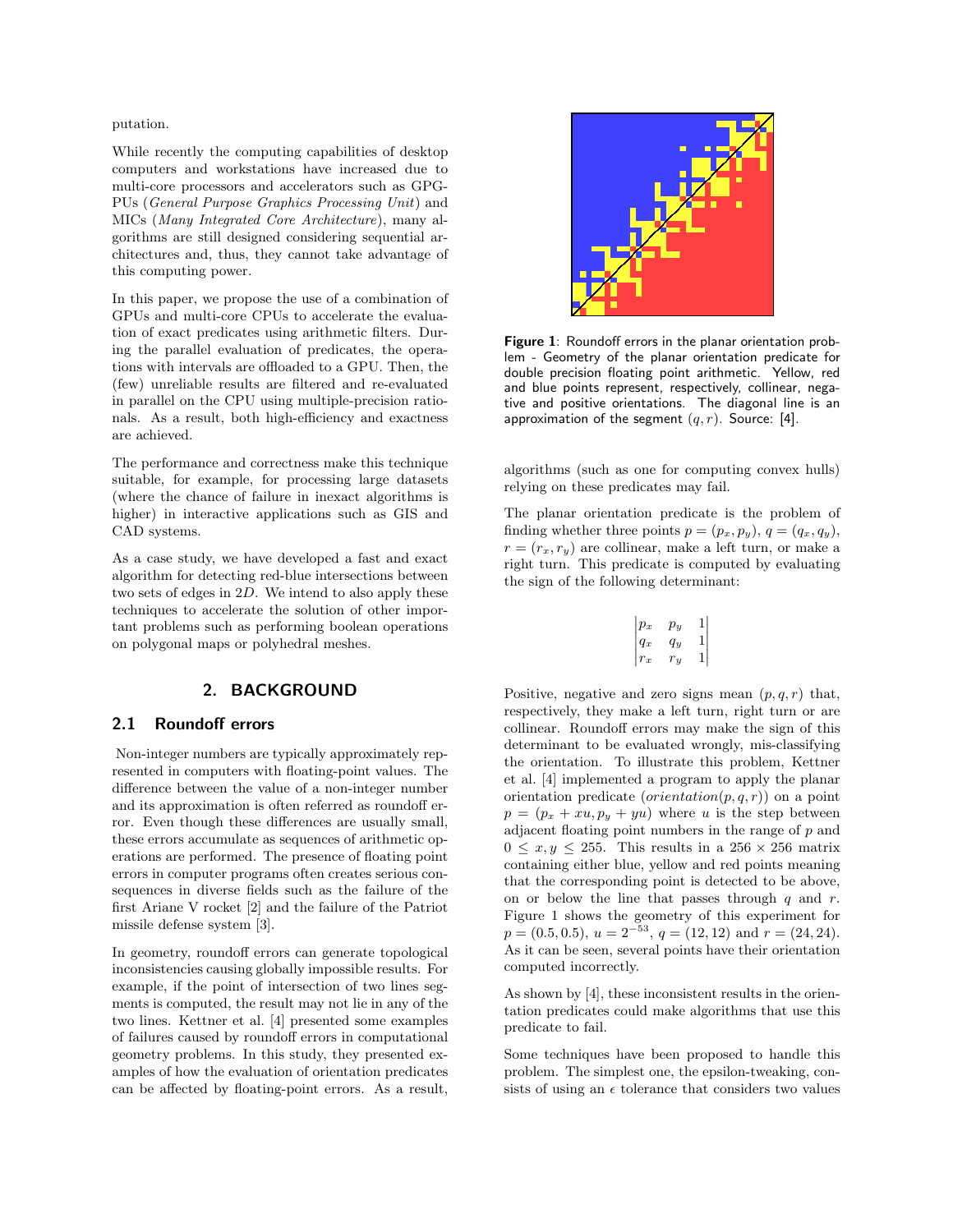x and y are equal if  $|x - y| \leq \epsilon$ . However this is a formal mess because equality is no longer transitive, nor invariant under scaling. Thus, in practice, epsilontweaking fails in several situations [4].

Snap rounding is another method to approximate arbitrary precision segments into fixed-precision numbers [5]. However, Snap rounding can generate inconsistencies and deform the original topology if applied consecutively on a data set. Some variations of this technique attempt to get around these issues [6, 7, 8].

Shewchuk [9] presents the Adaptive Precision Floating-Point technique for exactly evaluating predicates. The idea is to perform this evaluation using the minimum amount of precision necessary to achieve correctness. As a result, it is possible to develop some efficient exact geometric algorithms. Geometric predicates can often be evaluated by computing the sign of a determinant and, thus, the actual value of this determinant does not need to be exactly computed as long as the sign of the approximated result is guaranteed to be correct. To determine if the sign of an approximation can be trusted, the approximation and an error estimate are computed and, if the error is big enough to make the sign possibly incorrect, the values are recomputed using higher precision. As mentioned by Shewchuk [9], this technique is not suitable to solve all geometric problems. For example, "a program that computes line intersections requires rational arithmetic; an exact numerator and exact denominator must be stored" [9].

The formally proper way to effectively eliminate roundoff errors and guarantee algorithm robustness is to use exact computation based on rational number with arbitrary precision [10, 11, 4, 12]. Computing in the algebraic field of the rational numbers over the integers, with the integers allowed to grow as long as necessary, allows the traditional arithmetic operations,  $+, -, \times, \div,$  to be computed exactly, with no roundoff error.

The cost is that the number of digits in the result of an operation is about equal to the sum of the numbers of digits in the two inputs. E.g.,  $\frac{214}{433} + \frac{659}{781} = \frac{452481}{338173}$ . Casting out common factors helps, but that is rarely possible. However, this behavior is acceptable if the depth of the computation tree is small. Also, the performance penalty associated with rationals can be significantly reduced by employing techniques such as arithmetic filtering with interval arithmetic, as we will discuss in section 2.2.

# 2.2 Arithmetic filters and interval arithmetic

One technique to accelerate algorithms based on exact arithmetic is to employ arithmetic filters and interval arithmetic [13]. The idea is to use an interval of floating-point numbers containing each exact value. During the evaluation of predicates (which typically consists in the computation of the sign of an arithmetic expression), the arithmetic operations are initially applied to the intervals. After each arithmetic operation the result (an interval) is adjusted to guarantee that it will still contain the exact result of the operation (this is called the containment property). At the end, if the sign of the exact result can be safely inferred based on the sign of the bounds of the interval, its value is returned. Otherwise, the predicate is re-evaluated using exact arithmetic instead of the floating-point intervals. The term arithmetic filter derives from the process of filtering the unreliable results and recomputing them with exact arithmetic.

The key to the correct and efficient implementation of operations with interval arithmetic is the fact that the IEEE-754 standard for floating-point numbers explicitly define how the arithmetic operations are approximated: "the result of operations can be seen as if they were performed exactly, but then rounded to one of the nearest floating-point values enclosing the exact value" [13]. IEEE-754 also defines three roundingmodes (that can be selected at runtime): the results of the operations can be rounded to the nearest representable floating-point value, towards  $-\infty$  or  $+\infty$ (which selects, respectively, the previous or the next nearest representable floating-point numbers).

These rounding modes are employed to adjust the intervals after each arithmetic operation, which guarantees that they always contain the exact value of the expressions. [13] illustrates this process with the addition operation. Suppose  $xInterval =$  $[x.lower, x.upper]$  and  $yInterval = [y.lower, y.upper]$ are, respectively, floating-point intervals containing the exact values  $xExact$  and  $yExact$ . The floatingpoint interval  $[x.lower \pm y.lower, x.upper \mp y.upper]$ (where  $\pm$  and  $\mp$  represent, respectively, rounding towards  $-\infty$  or  $+\infty$ ) is guaranteed to contain the exact value of the expression  $xExact + yExact$ .

Since the intervals are computed in a way that the containment property is always preserved, if both bounds have the same sign then this sign is equal to the exact sign of the expression. Otherwise, the interval cannot be employed to infer the exact sign and thus, the expression will have to be re-evaluated with exact arithmetic (we refer to this as an interval failure). For example, if  $xExact$  is in the interval [0.01, 0.03], then  $xExact$  is certainly a positive number. However, if  $xExact$  is in the interval  $[-0.0001, 0.0001]$ , then the sign of xExact can be either negative, zero or positive.

Since the roundoff errors accumulate, the width of the intervals increases as arithmetic operations are per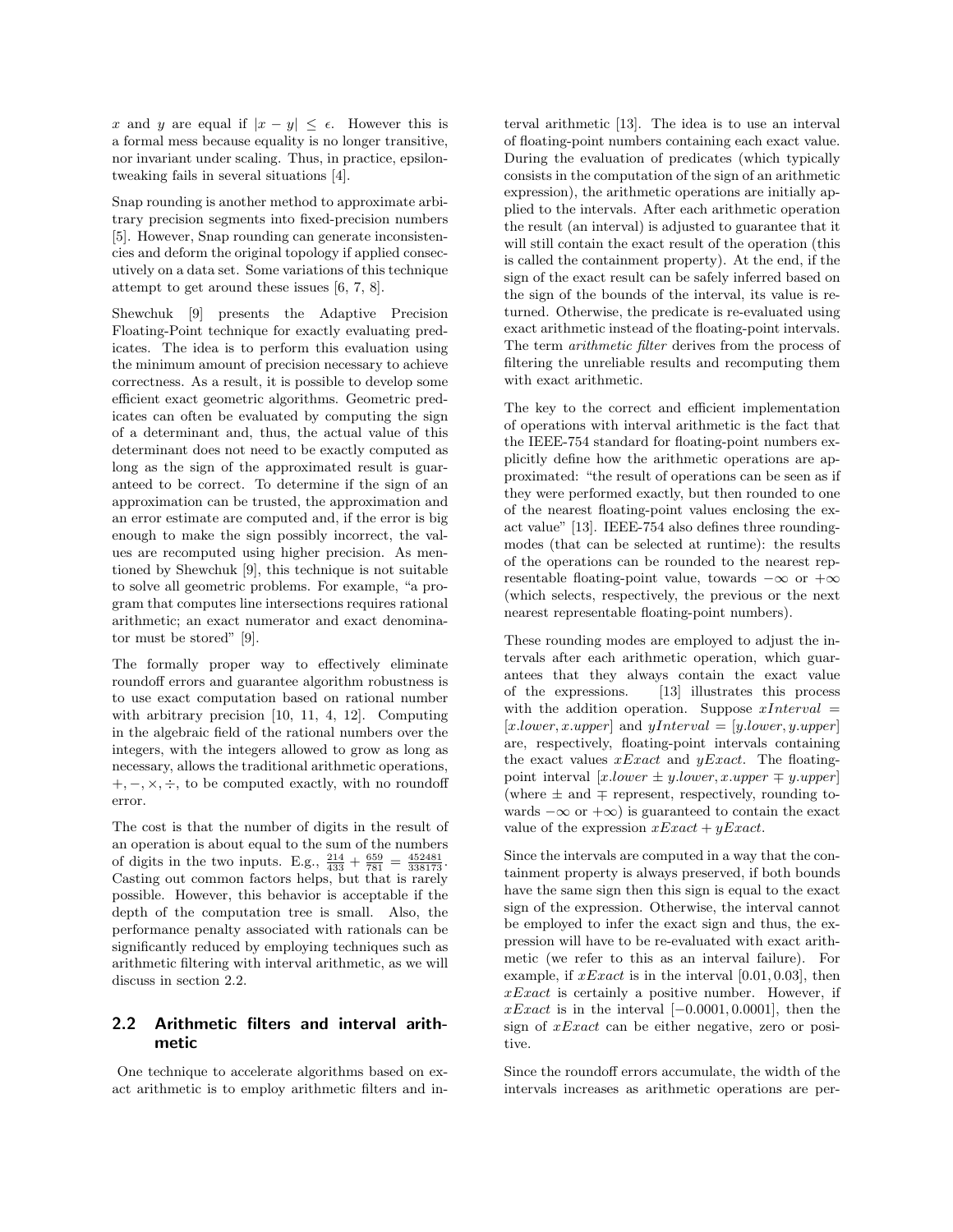formed and thus, the deeper the computation tree is, the higher are the chances that computation with exact arithmetic will be necessary, which could slow down the algorithms. However, many practical algorithms do not present this problem [13].

While arithmetic filters can accelerate predicates, in some situations the exact computation cannot be avoided. For example, exact arithmetic would be necessary in operations where new geometric objects (e.g.: points) have to be computed (these types of operations are called geometric constructions). To illustrate this example, consider the problem of computing pairwise intersections of line segments: arithmetic filters could be employed to accelerate the orientation predicates employed to detect if two line segments do intersect, but exact arithmetic is necessary in order to output the (exact) coordinates of the vertices generated by the intersection of pairs of edges.

The excellent Computational Geometry Algorithms Library (CGAL) [14] supports exact computation through the use of arbitrary precision rational numbers (it also supports other number types) and arithmetic filters in its algorithms. Furthermore, this library provides a framework that allows programmers to easily develop algorithms with arithmetic filters.

There are multiple types of arithmetic filters [13]. Listing 1 illustrates one of the ways to develop an arithmetic filter using C++ and CGAL: variables with the suffix *Exact* were created as GMP[15] (GNU Multiple Precision Arithmetic Library) arbitrary precision rationals (which are represented using the  $mpq$ -class type) while the ones with suffix Interval were defined using the interval arithmetic number type provided by CGAL. Arithmetic and boolean operators are overloaded for both the interval and arbitrary precision arithmetic types. If the comparison (line 4) cannot be evaluated safely, CGAL throws an unsafe\_comparison exception. Once that exception is caught, the predicate can be re-evaluated using the exact version of the respective variables (line 7).

#### Listing 1: Using CGAL interval arithmetic framework

```
1 // Predicate: returns 1 if the sum of xExact with yExact is positive and 0 otherwise
2 // x Interval and y Interval must contain, respectively, x Exact and y Exact
3 bool predicate (mpq_class xExact, CGAL: : Interval_nt <true> xInterval,
4 mpq_class yExact,CGAL::Interval_nt<true> yInterval){
5 try {
6 if (xInterval+yInterval > 0) return 1;
7 else return 0;
8 } catch (CGAL: : Interval_nt <true >:: unsafe_comparison &ex) {
9 if (xExact+yExact > 0) return 1;
10 else return 0;
11 }
12 }
```
A challenge happens when a sequence of operations needs to be performed: in this situation, we may not know the exact value of the operands (since they were generated by several operations). CGAL provides a more generic and reusable type of filter that solves this by using a DAG (directed acyclic graph) to represent the history of operations employed to generate each geometric object.

This kind of filter is transparent to the user (not requiring an explicit try... catch block similar to the one shown above). For example, if the test  $if(a+2*b+c$ 0) is performed, then intervals will be employed to try to evaluate the test without the necessity of computing with the rationals. Assume  $temp = a + 2 * b + c$  is the temporary value computed during the evaluation of if(a+2∗b+c < 0). If the sign of temp cannot be safely evaluated, its precision is increased (for example, by recomputing its value using rationals). This can be

performed because the DAG associated to temp represents the history of operations that originated that value. I.e., temp knows it was computed by multiplying  $b$  by 2 and adding the result to  $a$  and  $c$ . This exact re-evaluation is lazily delayed until it is really needed ("as hopefully it won't be needed at al" [13]).

While these filters have some advantages (for example, they are efficient and can be easily and transparently used by developers), they also have some drawbacks. For example, the history DAG has a significantly high memory consumption, is hard to be maintained and is not thread-safe. Thus, even operations that do not modify the geometric objects (for example, "readonly" operations such as orientation predicates) often cannot be executed in parallel [16].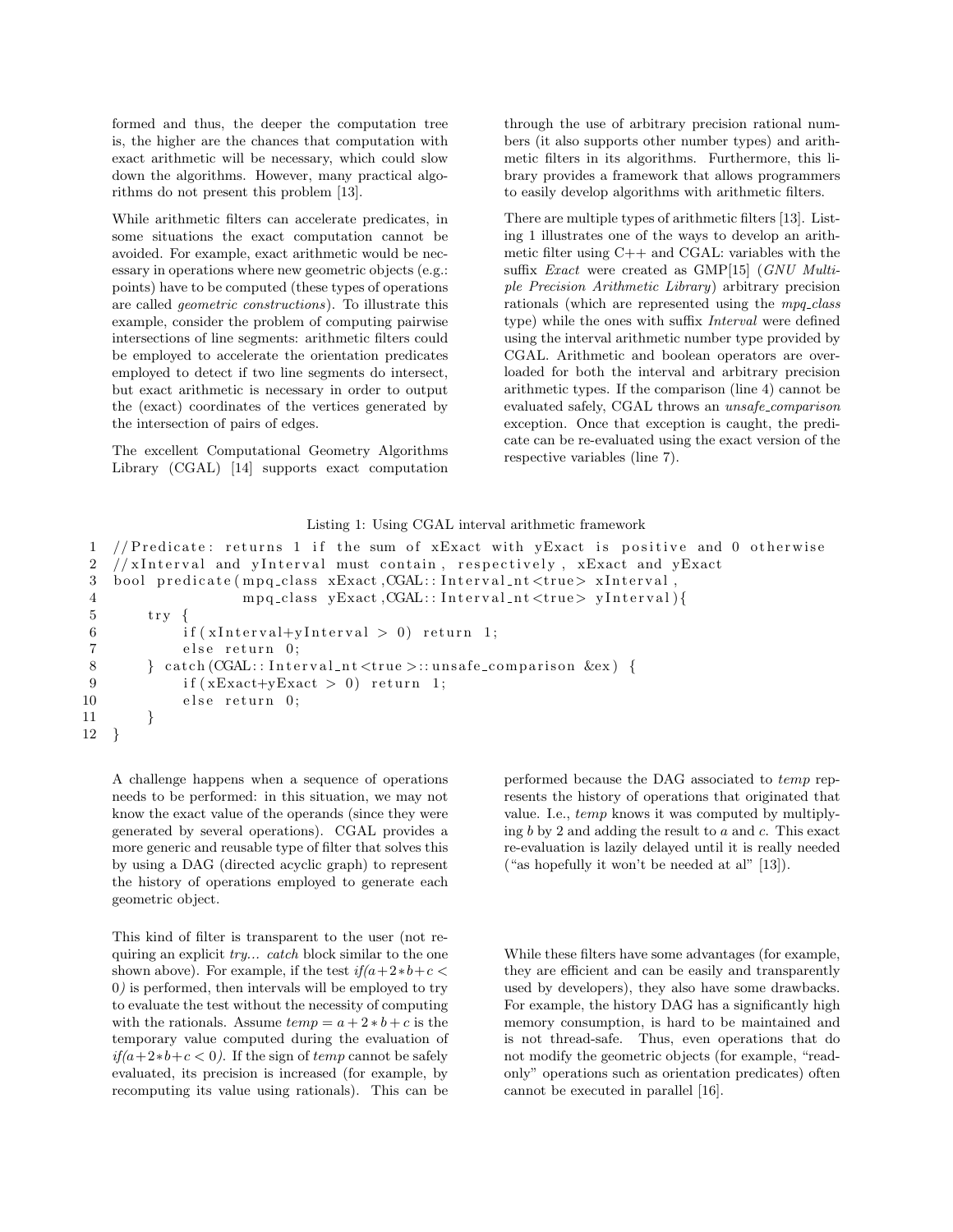# 2.3 High-performance computing and **CUDA**

The advent of powerful multi-core CPUs and General Purpose GPUs (GPGPUs) with thousand of cores has increased the computing capability of relatively inexpensive computers. For example, currently (2019) a NVIDIA GeForce 1080 Ti (a GPU with 3584 cores) can be purchased for \$800 USD and provide 11 Tflop/s of peak floating-point performance. Thus, it is important to design parallel algorithms able to use this computing power.

High-performance computing has been employed to accelerate some geometric algorithms. For example, Geometric Performance Primitives (GPP), the commercial product described in [17], performs (nonexact) map overlays using GPUs.

Zhou et al. [16] and Magalhães et al. [18] have developed parallel (for shared-memory multi-core CPUs) and exact algorithms for performing boolean operations on 3D meshes. Zhou et al. [16] uses CGAL routines (for example, to detect triangle-triangle intersections, to evaluate point-plane predicates, to perform Delaunay triangulations, etc) with an exact kernel with a lazy number type. Since these operations are not thread-safe, the authors have employed mutex locks to ensure correctness. Magalhães et al. [18], on the other hand, achieved thread-safeness by explicitly managing the exact arithmetic operations. For example, they implemented their own orientation predicates (using CGAL's interval arithmetic number type) and explicitly re-evaluated these predicates when the intervals were not reliable enough to ensure exactness (thus, CGALs' lazy evaluation using the history DAG was not employed in this algorithm).

While there have been exact and parallel algorithms for processing geometric data, porting these algorithms to GPUs is still a challenge, particularly when exact arithmetic operations with arbitrary-precision rationals is required. The algorithms employed in arbitrary-precision arithmetic "are not easily portable to highly parallel architectures, such as GPUs or Xeon Phi" [19]. One of the reasons for this is the typically non-trivial memory management required by this kind of computation [20].

Thus, libraries for performing higher-precision arithmetic on GPUs (such as CAMPARI [20] and GARPREC [21]) are typically designed to process extended-precision floating-point numbers.

However, thanks to arithmetic filters, floating-point operations can significantly reduce the frequency that rationals are required [1]. In this work, we combine the parallel computing capability of CPUs with GPUs for exactly performing geometric operations. The exact representation of the geometric objects is kept on the CPU, while approximate intervals (represented with floating-point numbers) are stored on the GPU. The combinatorial component of the geometric algorithms is executed on the CPU and the parallel evaluation of geometric predicates is offloaded to the GPU, which returns the exact result of each one or a flag indicating that a given predicate could not be safely evaluated with the intervals. The CPU, then, re-evaluates (also in parallel) these predicates that failed on the GPU.

While there has been research [22, 23] on the field of implementing interval arithmetic on GPUs, these works have focused on computer graphics applications (like ray tracing) and have not employed this technique to accelerate exact geometric computation using arithmetic filters.

# 3. IMPLEMENTING EXACT PARALLEL PREDICATES

As stated in section 2.2, a correct implementation of interval arithmetic relies on hardware compliance to the IEEE-754 standard. NVIDIA's GPUs double and single precision floating point implementations are in accordance with the standard since compute capabilities 1.3 and 2.0, respectively [24]. They adopt its newest version (IEEE-754:2008, as of June 2019), which allows the rounding criteria to be selected per machine instruction, completely removing the mode switching overhead [22].

In order to make interval arithmetic transparent during the evaluation of geometric predicates, we created a separate class, based on Collange et al. [22], to perform the calculations. Through operator overloading, the predicate code remains clean and concise, once the compiler intrinsics are hidden from the user.

For example, as mentioned by Collange et al. [22], the addition of two intervals  $[a, b]$  and  $[c, d]$  can be performed using the expression  $[a, b] + [c, d] =$  $[a + c, \overline{b + d}]$  (where  $a + c$  and  $\overline{b + d}$  indicate, respectively, the expression is rounded towards  $-\infty$  and  $+\infty$ ). Listing 2 illustrates the implementation of the addition method, where the CUDA C functions  $-dadd\_rd$  and  $-dadd\_ru$  switches the double precision floating point rounding mode for additions to  $-\infty$  and +∞, respectively.

Besides the other arithmetic operators, whose implementations are similar to addition, our class has also the method *sign*, which returns 1, 0, or  $-1$  if the interval's sign is guaranteed to be, respectively, positive, zero or negative. If the sign can't be inferred from the interval's bounds a special error flag is returned instead. The 2D orientation predicate, described in Section 2.2, can be easily implemented on the GPU side with interval arithmetic using our class, as shows listing 3. However, when an interval failure occurs dur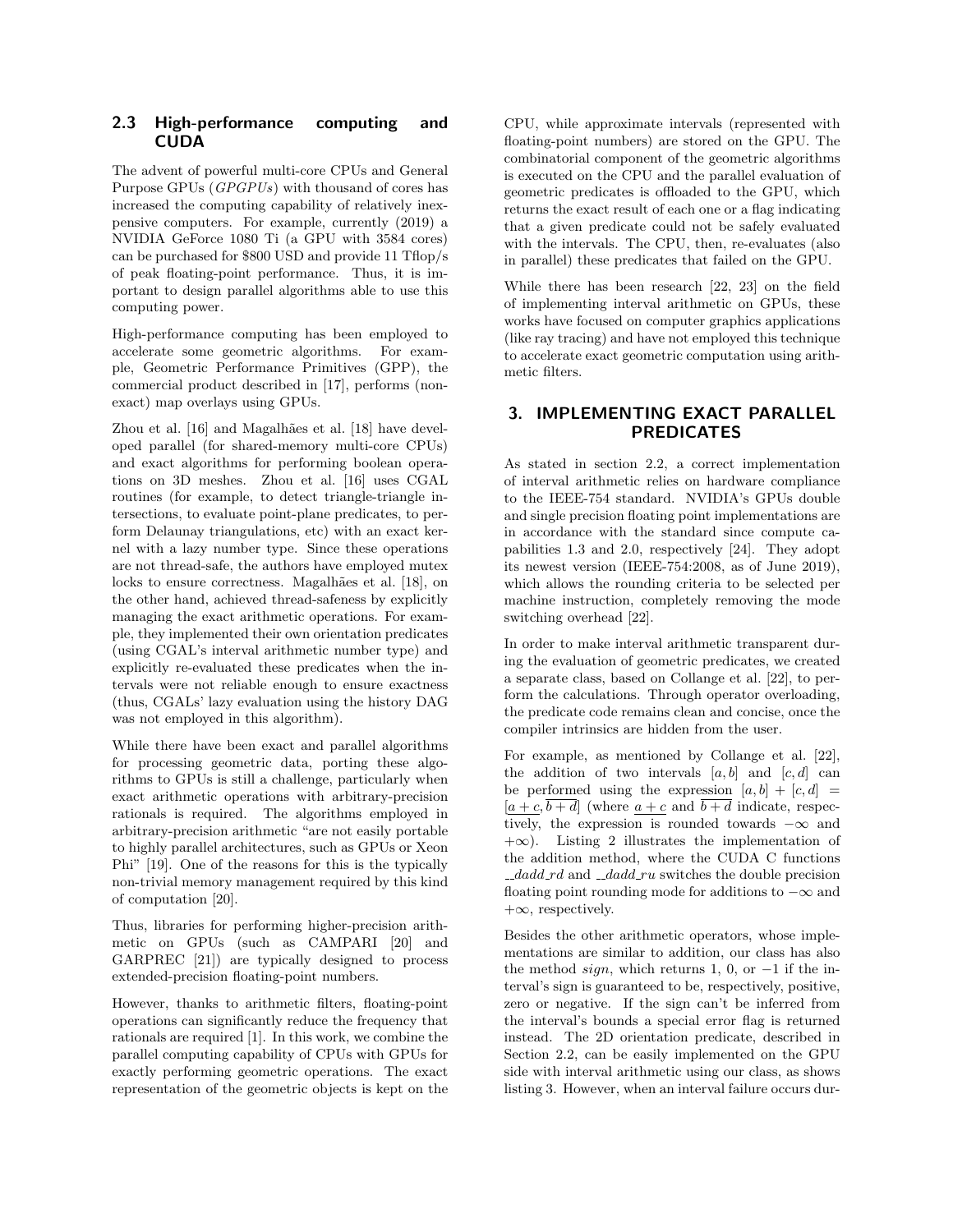ing the sign evaluation, the responsibility to correctly handle the case is delegated to the CPU. Nonetheless, as shown by [1], and reinforced by our case study (sections 4 and 5) interval failures are rare and they usually do not affect the algorithms' overall performance.

#### Listing 2: Some methods of our CudaInterval class

```
1 class CudaInterval {
 2 public:
3 device<sub>--</sub> --host-- CudaInterval (const double 1, const double u)
4 : \text{lb} (1), \text{ub} (\text{u}) {}
5 \qquad \qquad \ldots6 d evice_ CudaInterval operator+(const CudaInterval& v) const {
7 return CudaInterval(__dadd_rd(this ->lb, v.lb),
8 \qquad \qquad \text{--} \text{d} \text{add} \text{--} \text{ru} \left( \text{this} \rightarrow \text{ub}, \text{ v.} \text{ub} \right);
 9 }
1011 \qquad \qquad \text{--} \text{device} = \text{int sign}() \text{const} \text{ } \{12 if (this \rightarrow lb > 0 \& this \rightarrow ub > 0)13 return 1;
14 if (this \rightarrow lb = 0 \& this \rightarrow ub = 0)15 return 0;
16 if (this \rightarrow lb < 0 \&amp; this \rightarrow ub < 0)17 return -1;
18 // If none of the above conditions is satisfied, the sign of the
19 \frac{1}{2} exact result cannot be inferred from the interval, Thus, a flag
20 \frac{1}{\sqrt{2}} is returned to indicate an interval failure.
21 return 2;
22 }
23 . . .
24 private:
25 double lb, ub; // Stores the interval's lower and upper bounds
26 };
```
Listing 3: Orientation predicate on GPU

```
1 struct CudaIntervalVertex {
2 CudaInterval x, y;
3 \qquad \};
4
5 device<sub>--</sub> int orientation (
6 const CudaIntervalVertex* p,
7 const CudaIntervalVertex* q,
8 const CudaIntervalVertex * r) {
9 return ((v2 \rightarrow x - v1 \rightarrow x) * (v3 \rightarrow y - v1 \rightarrow y) -10 (v2 \rightarrow y - v1 \rightarrow y) * (v3 \rightarrow x - v1 \rightarrow x)). sign ();
11 }
```
Since GPUs are SIMD (Single Instruction, Multiple Data) devices, its processing power can be explored by applying the same operation (for example, evaluating orientation predicates) on multiples triples of points in batch.

tion predicates, it can be extended to other geometric operations using interval arithmetic.

Even though this example is focused on 2D orienta-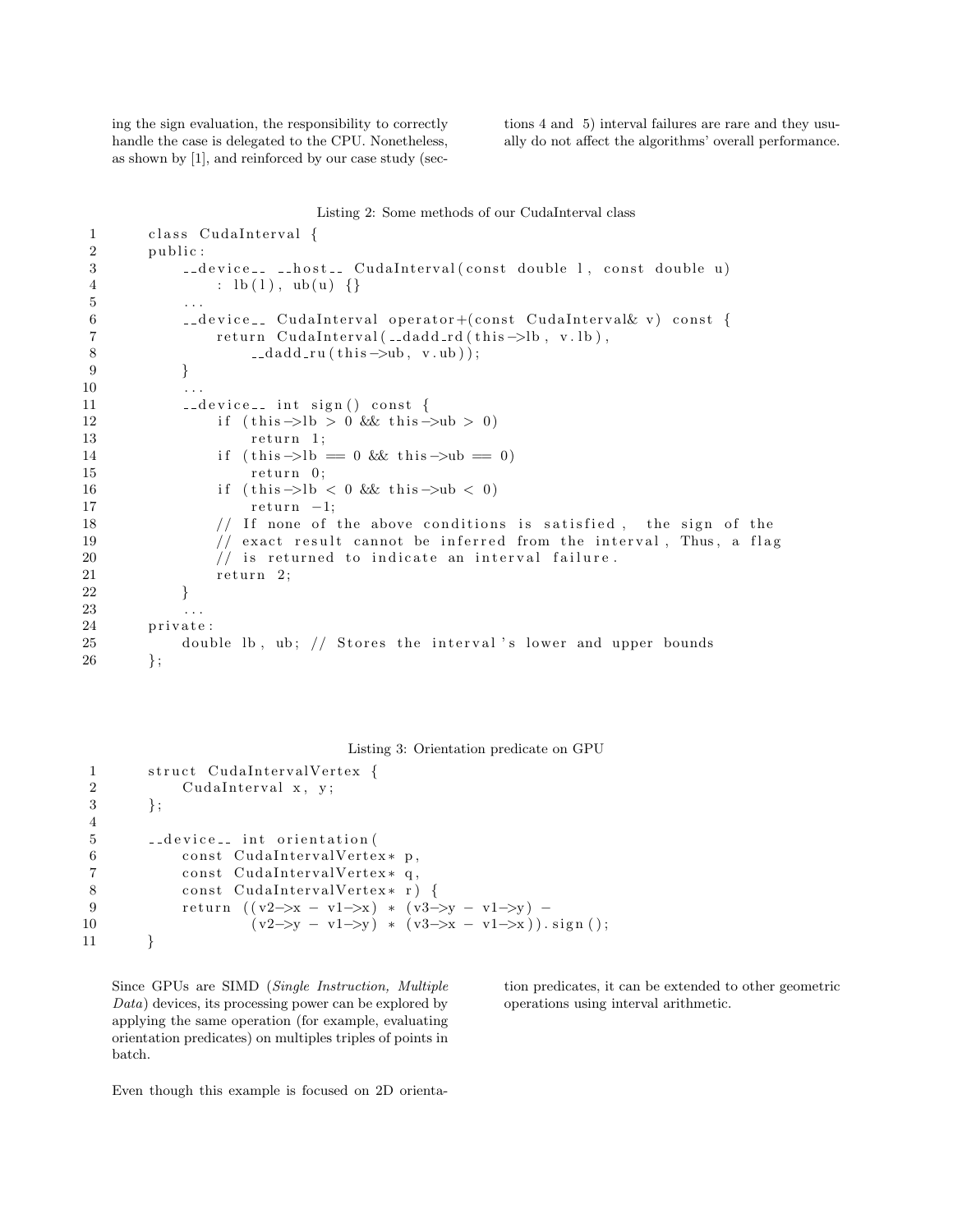# 4. FAST RED-BLUE INTERSECTION TESTS

To evaluate the ideas presented in this paper, we have implemented a fast and exact algorithm for detecting red-blue intersection of line segments. Given two sets of segments  $M_1$  and  $M_2$  (assume the red and blue segments are from, respectively,  $M_1$  and  $M_2$ ), the objective is to find the pairs composed of red and blue segments that do intersect. This is performed by doing a pre-processing step with a uniform grid to cull pairs of segments that may intersect and, then, filtering the pairs that actually do intersect.

The uniform grid is typically employed in computational geometry to cull a combinatorial set of pairs of objects, generating a smaller subset containing elements that are more likely to coincide [25]. If the input is uniformly independently and identically distributed, the expected size of the resulting subset is linear on the size of the input plus the output [26, 27, 28]. Thanks to its simplicity and uniformity, it can be constructed and processed in parallel. For example, Audet et al. [17] employed a uniform grid on a GPU parallel algorithm for map overlay and Magalhães et al. [18] employed it to intersect 3D meshes in parallel.

Given the sets of segments  $M_1$  and  $M_2$ , a grid G with resolution r (thus, containing  $r \times r$  cells) and dimensions equal to the bounding-box containing both  $M_1$ and  $M_2$  is created. Then, for each segment  $e$  from the two input sets, e is inserted into the grid cells it intersects. The intersecting segments can be found by, for each grid cell c, testing all the pairs of red and blue segments from  $\boldsymbol{c}$  for intersection.

For performance and simplicity, as in Magalhães et al. [18], instead of rasterizing each segment s in order to determine which cells s intersects, the boundingbox  $b$  of  $s$  is computed and  $s$  is considered to intersect all grid cells intersecting b. While this may increase the number of intersection tests that will have to be performed later, the correctness of the algorithm is maintained since the grid is employed only to find a set of edges that may intersect.

Similarly to Magalhães et al. [18], we have chosen to use a ragged array as the underlying data structure to implement the uniform grid. The ragged array stores a collection of arrays in a contiguous block of memory, by keeping track of each array's initial position. It can be easily constructed in parallel, with the cost of making two passes in the data to insert the edges, and has the advantage of being more cache friendly than storing one resizable array per cell, since it can represent the entire grid in contiguous memory [25]. Figure 2 illustrates these two data structures.

The creation of the ragged array storing in the grid

the segments from each of the input sets  $M_i$  (i = 1) or 2) is performed in two passes. First, the number of segments from  $M_i$  in each cell is counted. Then, the array is allocated (with size equal to the sum of the number of edges in all cells) and the segments are scanned again and effectively inserted into the array.

In the first pass, the bounding-box of each segment  $s$ in  $M_i$  is initially computed on the GPU. This computation is performed in parallel and basically consists in determining the grid cells containing each of the two endpoints of s (this is the only geometric operation performed during the construction of the uniform grid). Then, a counter  $cellSize[c]$  is created to compute the number of segments that will be inserted into each grid cell  $c$  (we refer to this as the size of the cells). Finally, each segment s is scanned (in parallel) and the counter of the cells the bounding-box of s intersects is incremented (using atomic operations).

After the cell sizes are computed, a parallel exclusive prefix-sum operation is applied to the cell-Size array. Assume cellStart is the content of cell-Size after the prefix-sum. Thus,  $cellStart[0]=0$ ,  $cellStart[1] = cellStart[0] + cellSize[0]$  and, in general,  $cellStart[c] = cellStart[c-1] + cellSize[c-1].$  Therefore,  $cellStart[c]$  represents the starting position of the edges of cell c in the ragged array.

In the second pass, each segment  $s$  in  $M_i$  is processed again in parallel. For each cell c intersecting the bounding-box of s, s is inserted into the position cell- $Start[c] + count[c]$  of the ragged array, where count[c] is a counter for the current number of segments inserted into c. Since count may be incremented in parallel, this operation is performed using an atomic increment and capture operation (which returns the current value in count and increments it).

Once the uniform grid is constructed, a list  $L$  of the pairs of red and blue segments from all the grid cells is created. This list is generated in parallel using a strategy similar to the creation of the ragged-array. I.e., an initial pass is performed to count the number of pairs of edges in all grid cells and, then, a second one effectively inserts the pairs into the list.

Since the intersection of two segments  $s_1$  and  $s_2$  can be detected by performing 4 2D orientation predicates on the endpoints of  $s_1$  and  $s_2$ , these orientation predicates are performed in parallel by the GPU for all pairs of segments in L.

Since edges may be inserted into multiple grid cells, a pair may be tested for intersection more than once (and, if they do intersect, multiple copies of them would be outputed by the algorithm). Preliminary experiments showed that a better performance is achieved when the duplicates are removed after the intersections are detected (instead of removing them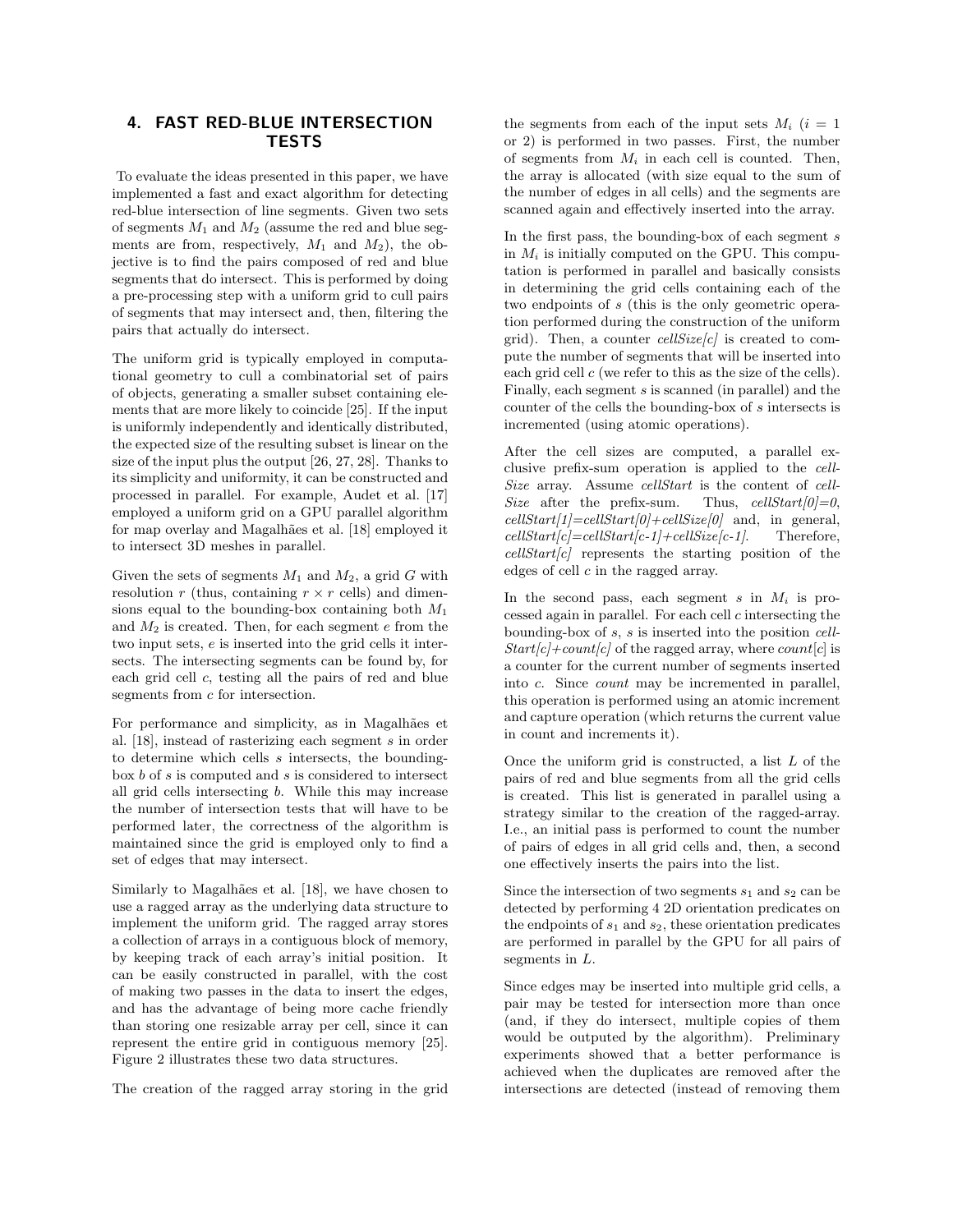

Figure 2: Dynamic array versus ragged array -  $3 \times 3$ uniform grid using dynamic arrays (a) versus ragged array (b). Only the memory related to the first row of the grid is shown. Source: [25]

before the intersection tests). This can be explained because, as it will be shown in section 5, detecting intersections using the GPU is a fast process.

All the geometric operations (determining the grid cells containing each segment endpoint and evaluating the orientation predicates for detecting intersections) are performed on the GPU in batch. However, since some of the operations performed with intervals (employed to determine the grid cells containing the endpoints of each segment) may return a failure code, after each batch of these operations the results are copied back to the CPU and the ones that failed are re-evaluated using arbitrary-precision rationals.

### 5. EXPERIMENTS

To evaluate the ideas proposed on this paper, the fast algorithm for intersecting edges was implemented on C++ and evaluated on a AMD Ryzen 5 desktop with 6 3.2 GHz cores (and 12 hyperthreads), 16 GB of RAM and a NVIDIA GeForce GTX 1070 Ti GPU. Arbitrary-precision arithmetic was provided by the GMP library [15] and the algorithm was parallelized with OpenMP (for the code targeted to the CPU) and CUDA (for the GPU code).

In all test cases a uniform grid with  $2,500 \times 2,500$ cells has been created. However, there are heuristics for automatically choosing a grid resolution basing on statistics about the input datasets [25, 29]. For example, the grid size could be determined as a function of the input size in a way that the expected number of pairs of edges per cell is a given constant. As shown by Magalhães et al. [25], the range of grid configurations with reasonable performance optimum is broad.

Experiments have been performed using segments from four polygonal maps from two countries. The two maps from Brazil were obtained from the IBGE (the Brazilian geography agency) and represent the kinds of soil (BrSoil) and the counties (BrCounty) from Brazil. The two maps from the USA were obtained from the ESRI ArcGIS and the United States National Atlas web-pages. We also performed tests intersecting the largest dataset (UsCounty) with a version of itself (UsCountyRotated) rotated by  $0.1^{\circ}$ (counterclockwise) around the center of the boundingbox of the original map. Experiments with UsCountyRotated are particularly hard for the uniform grid because it generates a high amount of potentially intersecting pairs of edges (thus, requiring more pairs of edges for being tested for intersection).

Figure 3 illustrates four of the datasets and Table 5 present some statistics about the input maps and about the intersection computation process. As it can be seen, the size of the input datasets range from 200 thousand to 4 million segments. The average length of the segments is presented as a percentage of the diagonal of the bounding-box.

The last four rows of Table 5 present statistics about the pairs of evaluated input maps. In all cases, most of the uniform grid cells cover empty regions of the input datasets. Row Average  $# \text{ pairs of segments}/cell$  indicates the average number of pairs of red-blue segments per non-empty cell. Row Number of pairs of segments indicates the total number of pairs of red-blue segments in all cells (i.e., the number of pairs tested for intersection). As it can be seen in the last row, the actual number of intersections ranged from 6% to 0.005% of the number of intersection tests performed. Indeed, the dataset which generated the largest amount of intersection tests was the one with the smallest number of actual intersections.

We compared 5 versions of the algorithm (\* marks a sequential implementation):

- Rational\*: sequential implementation employing only arbitrary-precision rational arithmetic. This algorithm was evaluated in order to show the benefit obtained by the arithmetic filters in the other versions.
- Interval\*: same as Rational\*, but employing arithmetic filters with interval arithmetic.
- Rational: parallel (CPU) version of Rational\*.
- Interval: parallel (CPU) version of Interval\*.
- GPU: parallel (using the CPU and the GPU) version of Interval\*.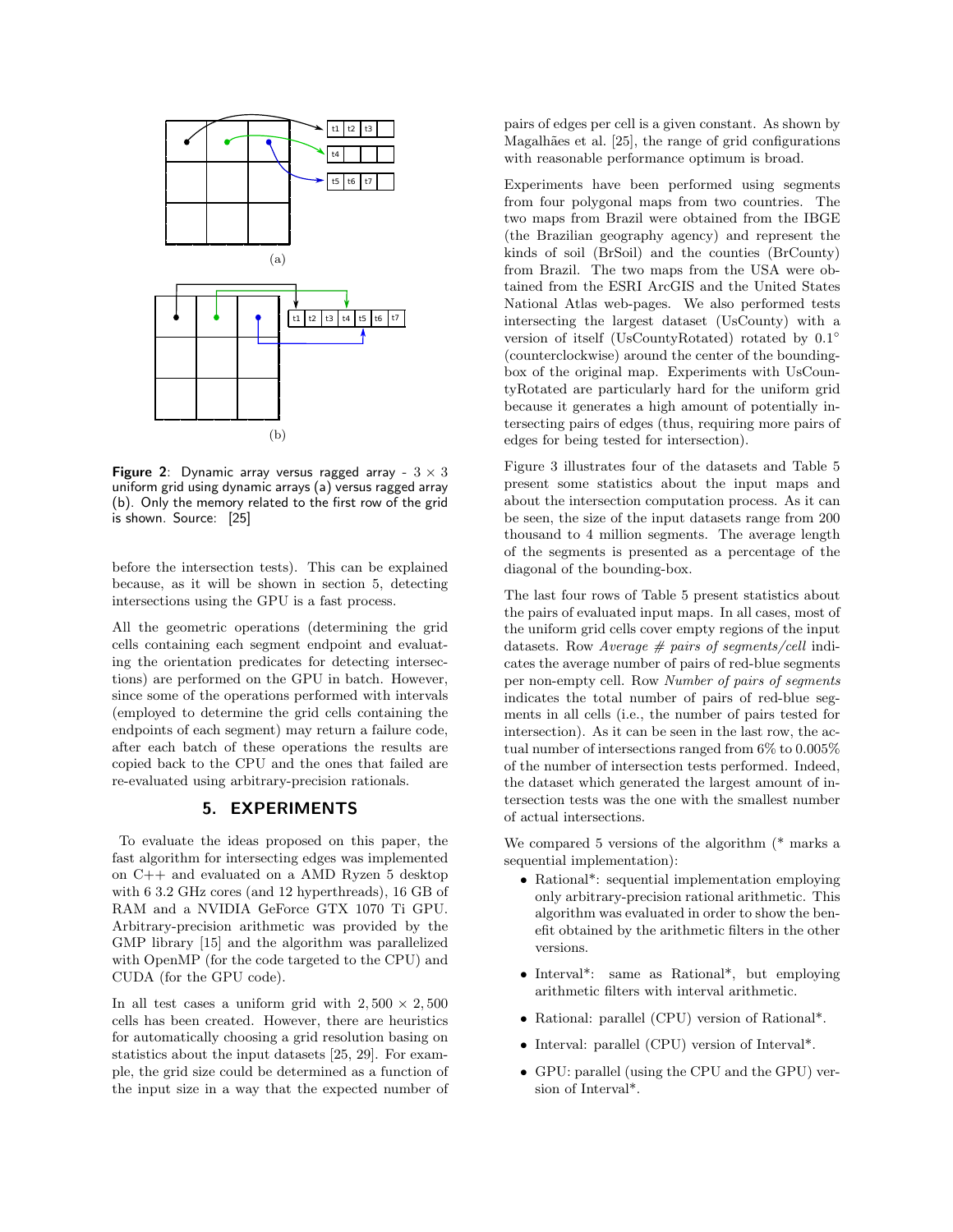|                                      | Pairs of maps evaluated |                    |                    |                    |                    |                  |  |  |  |
|--------------------------------------|-------------------------|--------------------|--------------------|--------------------|--------------------|------------------|--|--|--|
|                                      | <b>BrSoil</b>           | <b>BrCounty</b>    | UsCounty           | UsAquifers         | UsCounty           | UsCountyRot.     |  |  |  |
| Number of segments                   | 211,011                 | 326,193            | 3,740,989          | 352,924            | 3,740,989          | 3,740,989        |  |  |  |
| Average segment length $(\%$ of bb.) | $5 \times 10^{-4}$      | $4 \times 10^{-4}$ | $8 \times 10^{-7}$ | $1 \times 10^{-4}$ | $8 \times 10^{-7}$ | $8\times10^{-7}$ |  |  |  |
| Percentage of empty grid cells       |                         | 86\%               |                    | 98%                |                    | 98\%             |  |  |  |
| Average $\#$ pairs of segments/cell  |                         | 0.3                |                    | 2.0                |                    | 34.7             |  |  |  |
| Number of pairs of segments          |                         | 300,039            |                    | 12,756,283         |                    | 216,542,974      |  |  |  |
| Number of intersections              |                         | 20,860             |                    | 11,948             |                    | 11,751           |  |  |  |

Table 1: Statistics about the input datasets and about the intersection computation process.





Figure 3: Maps employed in the experiments - BrSoil (a), BrCounty (b), UsAquifers (c), UsCounty (d) (these figures are not to scale).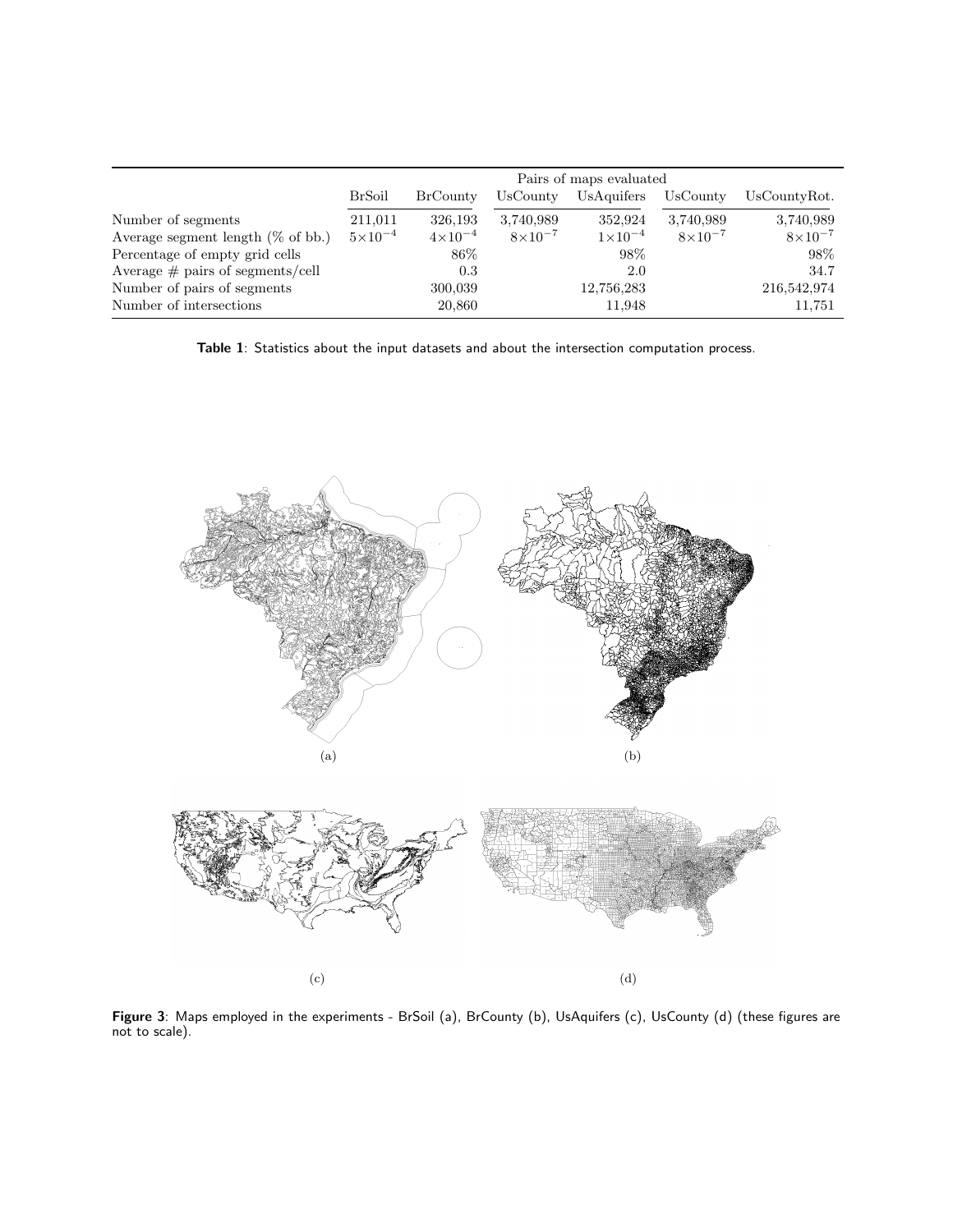Furthermore, as a baseline, we also implemented an algorithm using CGAL to detect intersections. This algorithm employs CGAL's method for intersecting dD Iso-oriented Boxes as a pre-processing step to initially cull the pairs of potentially intersecting segments. This culling process is sequential and employs a hybrid method composed of a sweep-line and a streaming algorithm to detect intersection between pairs of Axis-Aligned Bounding Boxes. Then, CGAL's do intersect method is employed to check if each of the remaining pairs of segment do intersect. For exactness, the Exact predicates exact constructions kernel kernel has been employed (this CGAL kernel stores exact versions of the geometric constructors and employs arithmetic filters and lazy evaluation to accelerate the evaluation of predicates).

Table 5 presents the results obtained during the intersection of edges from pairs of input maps.

The pre-processing strategy performed by CGAL performs a better culling than the other methods, eliminating all pairs of edges whose bounding-boxes do not intersect (thus, the number of pairs of segments that really need to be checked for intersection is smaller in the CGAL algorithm). However, this happens at a cost of a more expensive pre-processing step (up to 5 times slower than Interval\*). Besides having a faster pre-processing step, the Interval\* method can be parallelized, while CGAL is sequential.

Indeed, while the total processing-time of Interval\* was from 1.3 times faster to 7.7 times slower than CGAL, the parallel version using the GPU had a speedup ranging from 4 times to 10 times.

To better understand the influence of the GPU on the results, consider the intersection of segments from Us-County with UsAquifers as example. The total time spent by the Interval\* implementation for detecting intersections is 63.677s and the time spent by the GPU implementation is 1.367s. If only the time to evaluate the intersection predicates is considered, Interval\* takes 62.992 seconds while GPU takes 0.218s (achieving a speedup of  $289\times$ ). The remaining 1.149s spent by the GPU is taken in generating the list of pairs of edges for testing for intersection (0.690s), which is a combinatorial process, and allocating memory and copying data between the CPU and the GPU (0.459s). This suggests that algorithms requiring a heavy usage of geometric predicates could benefit even more from the techniques presented in this paper.

As expected, the number of failures of the intervals was equal on the CPU and on the GPU. In the intersection of BrSoil with BrCounty, only 4 of the 877 thousand evaluated predicates (0.0005%) evaluated failed, requiring an exact re-evaluation. In the intersection of UsCounty with UsAquifers, 3 of the 13 million predicates (0.00002%) failed. Finally, in the intersection of UsCounty with UsCountyRotated, 4 of the 224 million predicates failed (0.000002%).

## 6. CONCLUSIONS AND FUTURE WORK

We proposed the use of GPUs to accelerate the evaluation of exact geometric predicates filtered with intervals of floating-point numbers. The idea is to evaluate the predicates using interval arithmetic on the GPU. The (few) results that could not be guaranteed to be correct are, then, re-evaluated on the CPU using arbitrary-precision rationals.

As a proof of concept, a parallel algorithm for detecting intersections of red and blue line segments has been implemented. Because of the high computing power of the GPU for processing floating-point numbers, a speedup of up to 289 times (when compared against the sequential version) was obtained in the evaluation of the predicates (the speedup of the algorithm was up to 40 times if the total running-time was considered).

The obtained performance and exactness makes this technique applicable for interactive applications (particularly on the fields of CAD, GIS, computational geometry and meshing).

As future work, we intend to apply this technique to other problems such as convex hull computation, 2D and 3D point location and boolean operations on meshes. Applications whose bottleneck is the evaluation of predicates could particularly present a better speedup.

Also, we intend to further improve the performance of the predicates. For example, a significant overhead is related to the communication between the CPU and the GPU. Reducing this communication (e.g., by moving the combinatorial part of the algorithms to the GPU) could lead to a performance improvement.

Finally, testing this technique in other architectures is also a future work: for example, high-end Xeon processors and MICs such as the Intel Xeon Phi are MIMD (Multiple Instruction, Multiple Data) processors (making it easier to port the combinatorial components of the algorithms to them). At the same time, these devices have a high parallel computing power for processing floating-point numbers (thanks to wide Single Instruction, Multiple Data - SIMD instructions in the individual cores). Thus, we believe both algorithms and exact geometric predicates could be accelerated on these devices using these instructions (keeping both in the same device would reduce the communication overhead).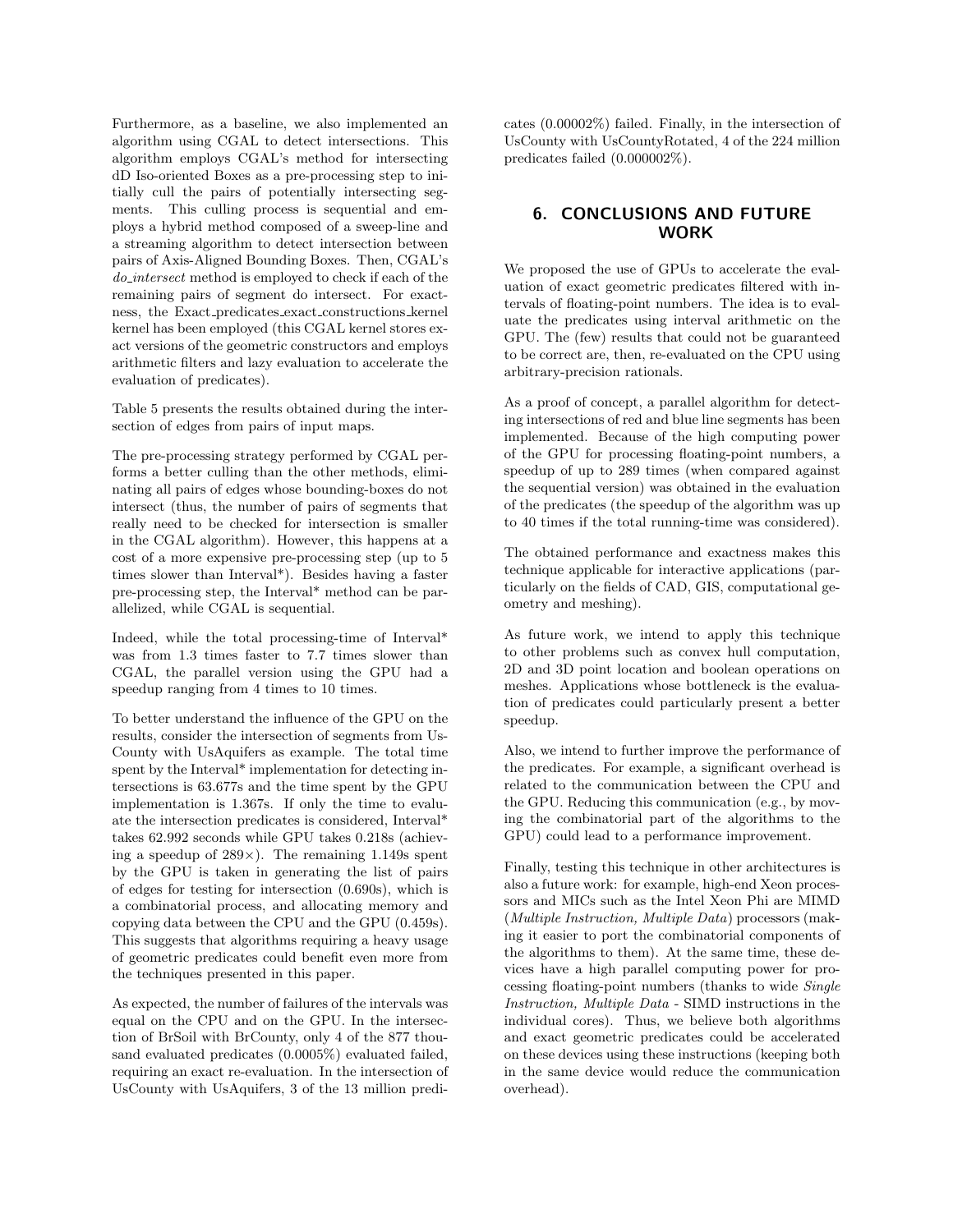| Datasets               | BrCounty and BrSoil          |                       |            |             |             |             |                |  |  |  |  |
|------------------------|------------------------------|-----------------------|------------|-------------|-------------|-------------|----------------|--|--|--|--|
| Method                 | Rational*                    | $Interval*$           | $CGAL*$    | Rational    | Interval    | GPU         | Speedup        |  |  |  |  |
| Pre-processing         | 1.242                        | 0.225                 | 0.478      | 0.549       | 0.324       | 0.099       | $\overline{2}$ |  |  |  |  |
| Intersection detection | 1.444                        | 0.152                 | 0.015      | 0.385       | 0.040       | 0.018       | 9              |  |  |  |  |
| Total time             | 2.686                        | 0.377                 | 0.493      | 0.934       | 0.364       | 0.117       | 3              |  |  |  |  |
| $#$ Intersection tests | 300,039                      | 300,039               | 70,332     | 300,039     | 300,039     | 300,039     |                |  |  |  |  |
| Datasets               | UsCounty and UsAquifers      |                       |            |             |             |             |                |  |  |  |  |
| Method                 | Rational*                    | Interval <sup>*</sup> | $CGAL*$    | Rational    | Interval    | GPU         | Speedup        |  |  |  |  |
| Pre-processing         | 7.884                        | 0.812                 | 2.628      | 1.610       | 0.392       | 0.164       | 5              |  |  |  |  |
| Intersection detection | 42.816                       | 4.059                 | 0.023      | 11.198      | 0.612       | 0.096       | 42             |  |  |  |  |
| Total time             | 50.700                       | 4.871                 | 2.651      | 12.808      | 1.004       | 0.260       | 19             |  |  |  |  |
| $#$ Intersection tests | 12,756,283                   | 12,756,283            | 158,653    | 12,756,283  | 12,756,283  | 12,756,283  |                |  |  |  |  |
| Datasets               | UsCounty and UsCountyRotated |                       |            |             |             |             |                |  |  |  |  |
| Method                 | Rational*                    | Interval <sup>*</sup> | $CGAL*$    | Rational    | Interval    | GPU         | Speedup        |  |  |  |  |
| Grid construction      | 14.532                       | 1.422                 | 7.482      | 2.798       | 0.454       | 0.251       | 6              |  |  |  |  |
| Intersection detection | 675.616                      | 63.677                | 1.027      | 194.918     | 9.422       | 1.367       | 47             |  |  |  |  |
| Total time             | 690.148                      | 65.099                | 8.509      | 197.716     | 9.876       | 1.618       | 40             |  |  |  |  |
| $#$ Intersection tests | 216,542,974                  | 216,542,974           | 11,254,031 | 216,542,974 | 216,542,974 | 216,542,974 |                |  |  |  |  |

Table 2: Times (in seconds) spent by the different version of the algorithms for 3 pairs of datasets. Column Speedup shows the speedup of the GPU method when compared against the sequential implementation (Interval\*).

## 7. ACKNOWLEDGEMENT

This research was partially supported by CAPES.

#### **References**

- [1] Brönnimann H., Burnikel C., Pion S. "Interval arithmetic yields efficient dynamic filters for computational geometry." Discrete Applied Mathematics, vol. 109, no. 1-2, 25–47, 2001
- [2] European Space Agency. "Ariane 501 inquiry board report.", 2015. URL http://ravel.esrin.esa.it/docs/esa-x-1819eng.pdf. (Retrieved on 06/15/2015)
- [3] Skeel R. "Roundoff error and the Patriot missile." SIAM News, vol. 25, no. 4, 11, July 1992
- [4] Kettner L., Mehlhorn K., Pion S., Schirra S., Yap C.K. "Classroom Examples of Robustness Problems in Geometric Computations." Comput. Geom., vol. 40, no. 1, 61–78, May 2008
- [5] Hobby J.D. "Practical segment intersection with finite precision output." Comput. Geom., vol. 13, no. 4, 199–214, Oct. 1999
- [6] de Berg M., Halperin D., Overmars M. "An intersection-sensitive algorithm for snap rounding." Computational Geometry, vol. 36, no. 3, 159–165, Apr. 2007
- [7] Hershberger J. "Stable snap rounding." Comput. Geom., vol. 46, no. 4, 403–416, May 2013
- [8] Belussi A., Migliorini S., Negri M., Pelagatti G. "Snap Rounding with Restore: An Algorithm for Producing Robust Geometric Datasets." ACM Trans. Spatial Algorithms and Syst., vol. 2, no. 1, 1:1–1:36, Mar. 2016
- [9] Shewchuk J.R. "Adaptive Precision Floating-Point Arithmetic and Fast Robust Geometric Predicates." Discret. & Comput. Geom., vol. 18, no. 3, 305–363, Oct. 1997
- [10] Li C., Pion S., Yap C.K. "Recent progress in exact geometric computation." The J. Log. Algebr. Program., vol. 64, no. 1, 85–111, July 2005
- [11] Hoffman C.M. "The Problems of Accuracy and Robustness in Geometric Computation." Comput., vol. 22, no. 3, 31–40, Mar. 1989
- [12] Yap C.K. "Towards exact geometric computation." *Comput. Geom.*, vol. 7, no.  $12, 3 - 23$ , Jan. 1997
- [13] Pion S., Fabri A. "A generic lazy evaluation scheme for exact geometric computations." Sci. Comput. Program., vol. 76, no. 4, 307 – 323, Apr. 2011
- [14] The CGAL Project. CGAL User and Reference Manual, 4.8 edn., 2016.